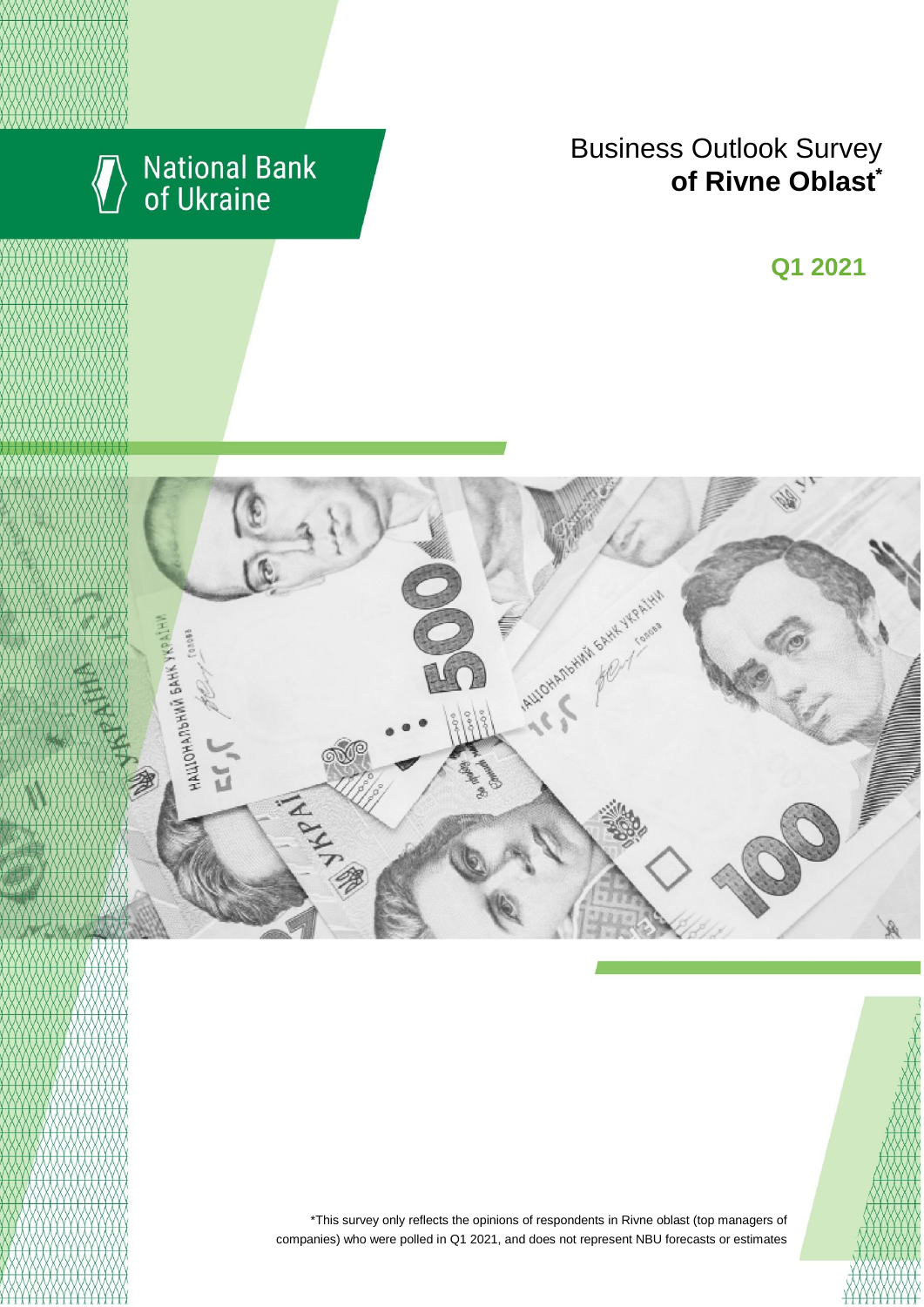**A survey of companies carried out in Rivne oblast in Q1 2021 showed that respondents expected a drop in the output of Ukrainian goods and services and weaker performance by their companies over the next 12 months.** Respondents also expected higher inflation and a more pronounced depreciation of the domestic currency.

#### **The top managers of companies said they expected that over the next 12 months:**

- **the output of Ukrainian goods and services would decrease:** the balance of expectations was (-23.1%), as in Q4 2020. Companies across Ukraine expected the output of Ukrainian goods and services to increase: the balance of expectations was 5.6%
- **the prices of consumer goods and services would rise at a faster pace**: half of respondents expected the inflation rate to be lower than 7.5% (compared to 69.2% in the previous quarter and 49.3% across Ukraine). Respondents referred to production costs **as the main inflation driver.** The impact of household income and the exchange rate was also reported to be significant (Figure 2)
- **the hryvnia would depreciate at a faster pace:** 76.9% of respondents (compared with 69.2% in the previous quarter) expected the hryvnia to weaken against the US dollar, with the figure across Ukraine being 74.4%
- **the financial and economic standings of their companies would remain unchanged**: the balance of expectations was 0.0% compared to (-20.0%) in the previous quarter. Companies across Ukraine expected their financial and economic standings to improve (12.7%) (see Table)
- **total sales would decrease**: the balance of responses was (-15.4%), as in the previous quarter. At the same time, respondents expected a significant rise in external sales: the balance of responses was 50.0% compared with (-16.7%) in Q4 2020. Overall, companies across Ukraine expected sales to increase, the balances of responses being 18.0% and 14.9% respectively
- **the growth in investment in construction would decelerate:** the balance of responses was 7.7% (compared with 15.4% in the previous quarter). **Investment in machinery, equipment, and tools was expected to remain unchanged:** the balance of responses was 0.0% (30.8% in the previous quarter). Across Ukraine, investment was expected to increase, the balances of responses being 1.4% and 11.7% respectively
- **staff numbers would decrease at a fast pace:** the balance of responses was (-27.3%) compared with 7.7% in Q4 2020. Across Ukraine, respondents expected staff numbers to decrease slightly (the balance of responses was (-1.9%)) (Figure 4)
- **both purchase and selling prices would grow rapidly:** the balances of responses were 100.0% and 76.9%, respectively (as in Q4 2020) (Figure 6). Energy prices, raw material and supplies prices and wage costs were cited as the main selling price drivers (Figure 7)
- **the growth in per-unit production costs and wage costs per staff member would decelerate:** the balances of responses were 46.2% and 61.5% respectively, compared with 53.8% and 76.9% in Q4 2020 (Figures 4 and 6).

Companies named energy prices, raw material and supplies prices and the unstable political situation **as the main drags on their ability to boost production** (the impact of these factors was reported to have increased noticeably compared to the previous quarter) (Figure 5).

**Respondents reported stronger expectations of an increase in their borrowing needs** in the near future (Figure 8). The companies that planned to take out corporate loans usually opted for domestic currency ones. Respondents said that lending standards had tightened significantly (Figure 9). Respondents continued to refer to other funding sources as the main factor that deterred them from taking out loans (Figure 10).

**All respondents** said that **they had encountered no difficulties in effecting transactions with funds deposited in bank accounts** (97.5% across Ukraine).

#### **Assessments of financial and economic standings as of the time of the survey** (Figure 3)

- **The current financial and economic standings of companies had deteriorated and were assessed as bad:** the balance of responses was (-15.4%) compared with 7.7% in Q4 2020 and (-0.7%) across Ukraine.
- **Finished goods stocks had decreased and were assessed at a level lower than the normal one**: the balance of responses was (-14.3%) compared with 20.0% in Q4 2020.
- **Companies had a sufficient amount of unutilized production capacity to meet any unexpected rise in demand:**  the balance of responses was 23.1% compared to 15.4% in Q4 2020.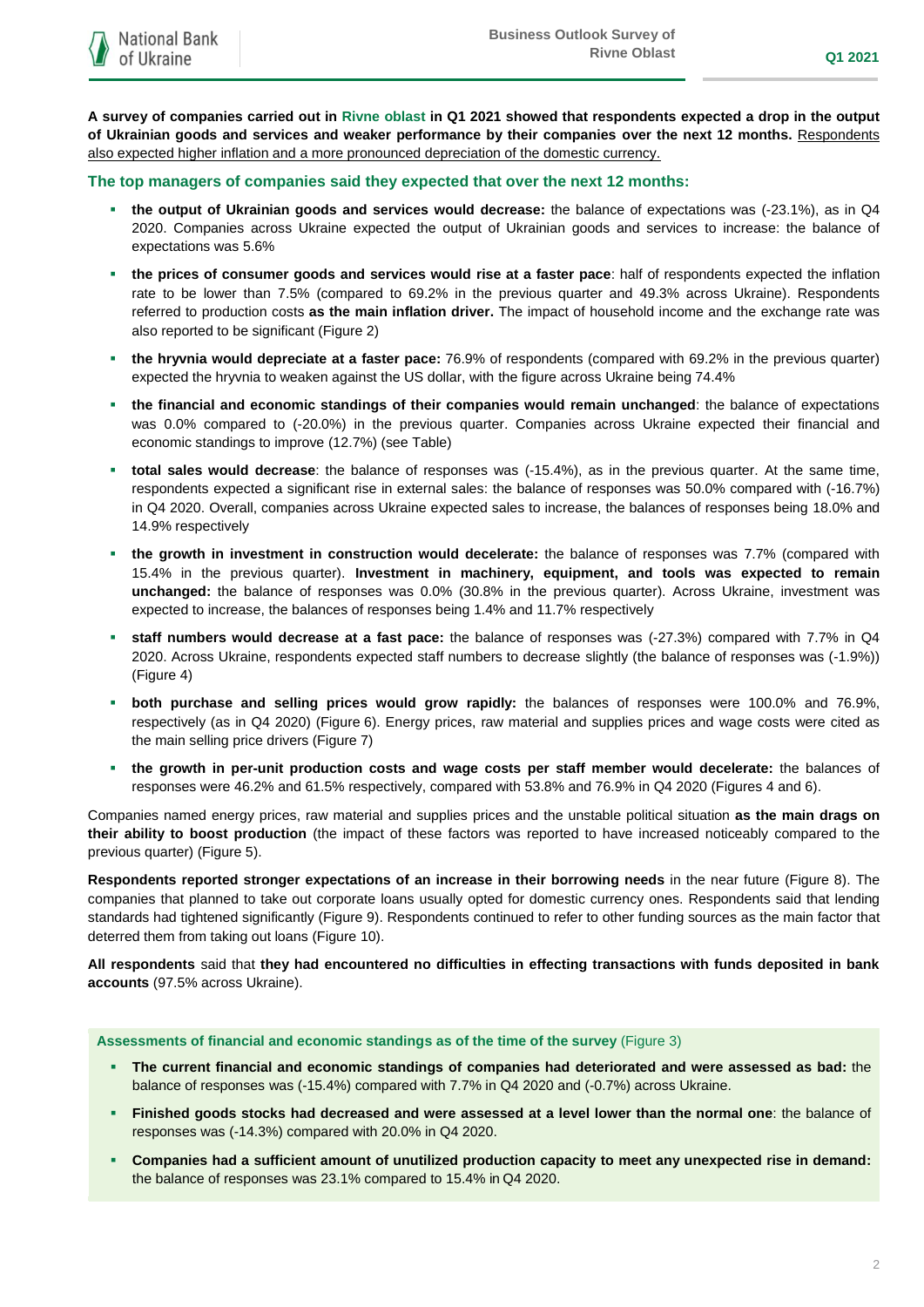#### **Survey Details1,2**



- **Period: 4 February through 2 March 2021.**
- A total of 13 companies were polled.
- No economic activity was able to generate a representative sample.



## **Business Outlook Index for Next 12 Months in Terms of Regions<sup>3</sup> , %**

\*a quartile is the value of the BOI where an ordered sample is divided into four equal-sized subgroups

\*\*a median is the value of the BOI in the middle of an ordered sampled where the sample is divided into two equal-sized subgroups

#### **Table. The Business Outlook Index of Companies in Rivne Oblast and Its Components**

| <b>Expectations over next 12 months for</b>   | <b>Balances of responses, %</b> |                               |         |         |         |
|-----------------------------------------------|---------------------------------|-------------------------------|---------|---------|---------|
|                                               | Q1 20                           | Q <sub>2</sub> 2 <sub>0</sub> | Q3 20   | Q4 20   | Q1 21   |
| Financial and economic standings              | 0.0                             | 8.3                           | $-8.3$  | $-20.0$ | 0.0     |
| <b>Total sales</b>                            | 7.7                             | 0.0                           | 23.1    | $-15.4$ | $-15.4$ |
| Investment in construction                    | $-20.0$                         | $-30.0$                       | 0.0     | 15.4    | 7.7     |
| Investment in machinery, equipment, and tools | 20.0                            | $-9.1$                        | 15.4    | 30.8    | 0.0     |
| Staff numbers                                 | 7.7                             | $-16.7$                       | $-15.4$ | 7.7     | $-27.3$ |

1

<sup>&</sup>lt;sup>1</sup> This sample was generated in proportion to the contribution of each region and each economic activity to Ukraine's gross value added.

<sup>&</sup>lt;sup>2</sup> Data for totals and components may be subject to rounding effects.

<sup>&</sup>lt;sup>3</sup> The business outlook index (BOI) is an aggregate indicator for expected business performance over the next 12 months. It is calculated using balances of respondents' responses regarding changes in the financial and economic standings of their companies and future economic activity.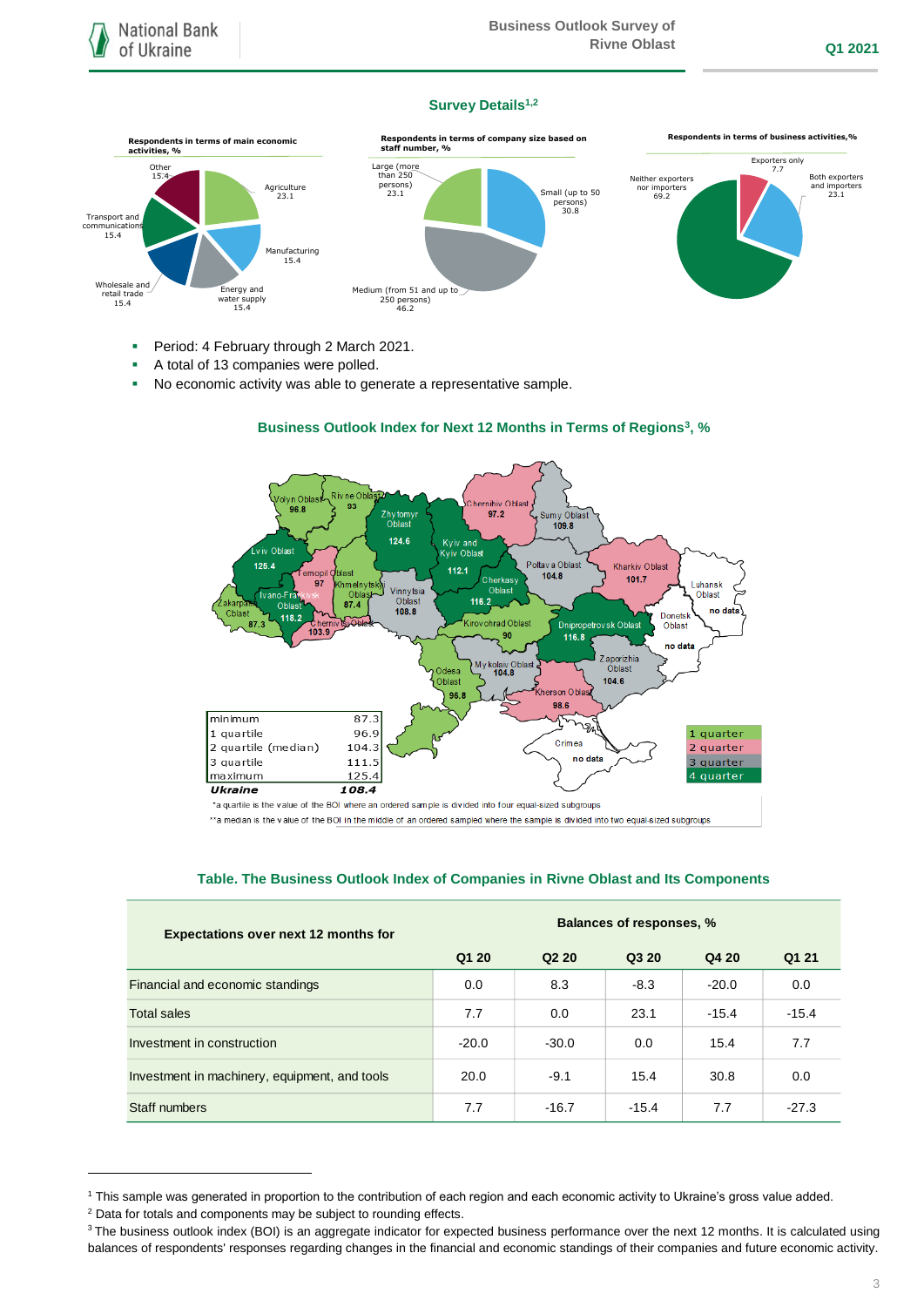### Figure 1 Figure 2



#### **Assessment of consumer price drivers, percentage of responses**



## Figure 3 **Figure 4**

**Companies' economic activity as of the time of the survey, balance of responses**



#### Figure 5 **Figure 6** Figure 6



## **Assessment of factors that impede output**

**Staff level and wage cost expectations for next 12 months, balance of responses**





**Expectations of producer prices for next 12 months,**